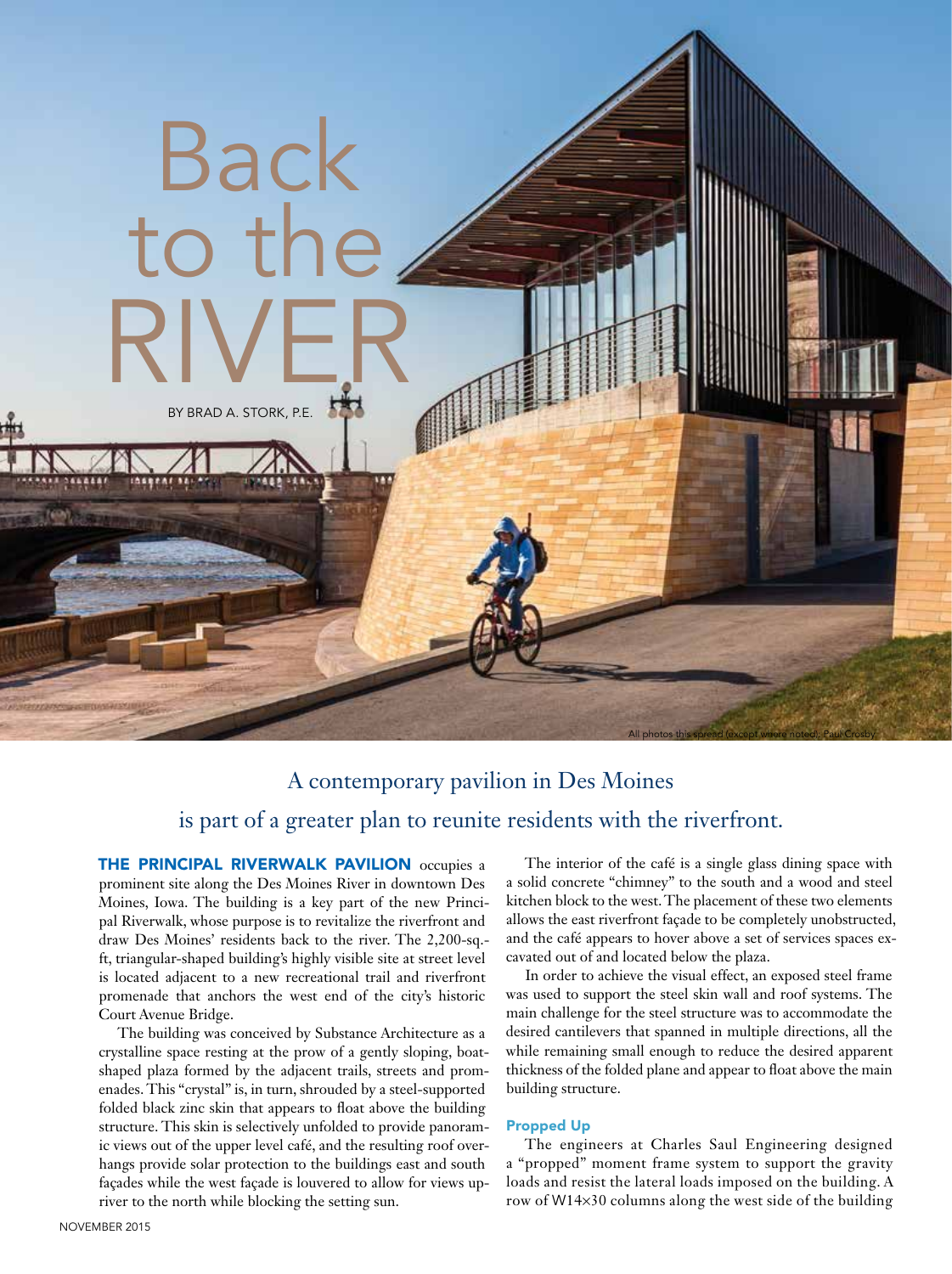➤ The building was conceived as a crystalline space resting at the prow of a gently sloping, boat-shaped plaza.



➤ ➤ The 2,200-sq.-ft, triangular-shaped pavilion uses a "propped" moment frame system to support gravity loads and resist lateral loads. A row of W14×30 columns along the west side of the building, spaced at 16 ft on center, supports one end of the W14×30 roof beams spaced at the same dimension.



➤ ➤ The building's highly visible site at street level is located adjacent to a new recreational trail and riverfront promenade that anchors the west end of the Court Avenue Bridge.





Brad A. Stork is the president of Charles Saul Engineering, Inc. He can be reached at bstork@csengr.com.



Modern STEEL CONSTRUCTION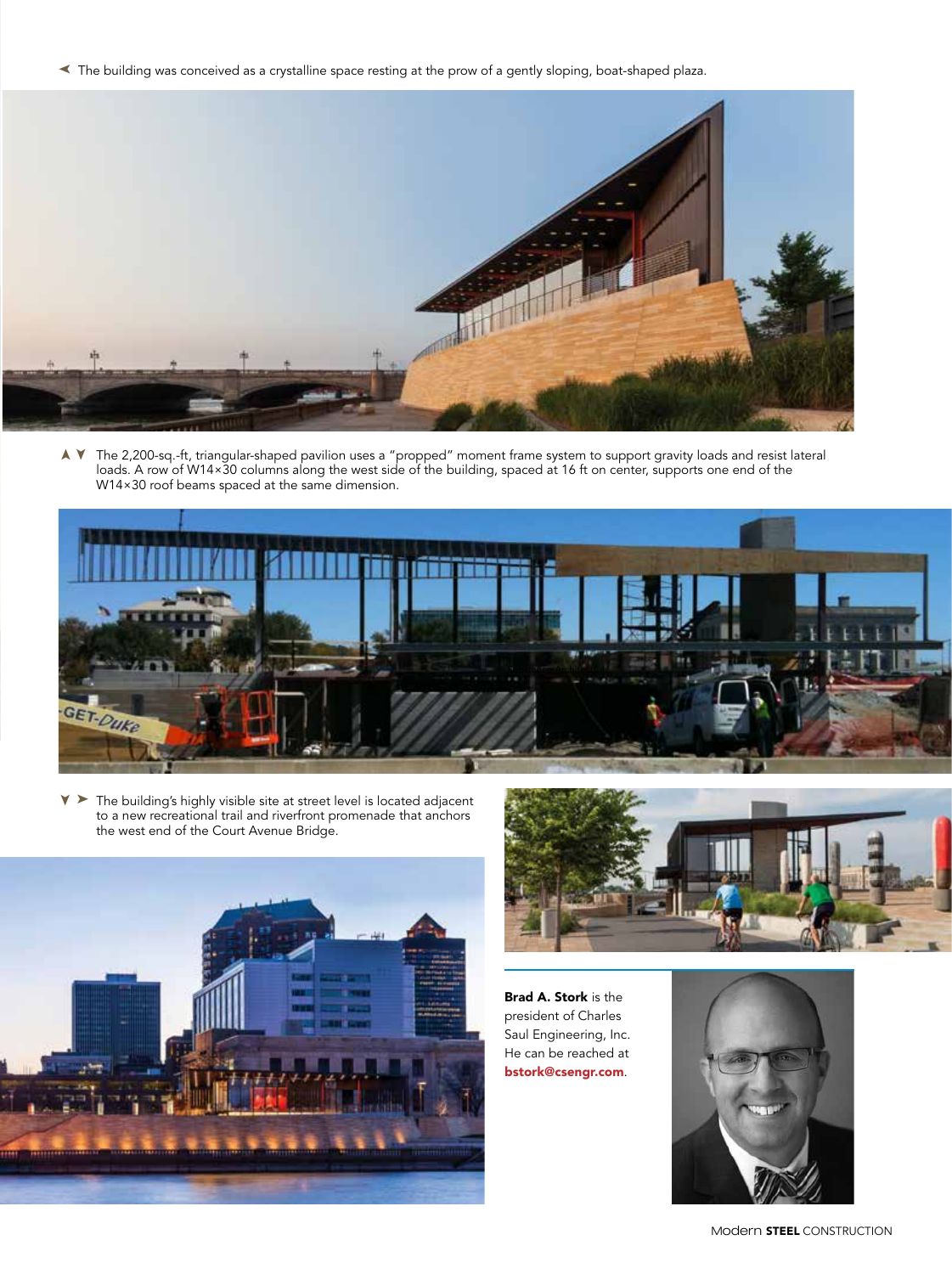

➤➤ The steel framing system facilitated the architect's vision of a floating, folding roof and wall plane.



spaced at 16 ft on center support one end of the W14×30 roof beams spaced at the same dimension, and a welded moment connection was used at the top of the column-andbeam intersections.

The W14×30 beams were cantilevered on the east side of the building over the top of a series of built-up column sections that acted as the prop. These welded built-up column sections consisted of back-to-back C6×13 channels with a ½-in. steel plate sandwiched between them. The plate extended 2½ in. past the flanges of the channels to provide support and a place to fasten the window glazing system. This small profile and construction allowed the columns to appear as a part of the glazing system while still allowing it to be a continuous plane from the exterior; the profile also allowed for the desired unobstructed views of the river and riverwalk.

Lateral loads were designed to be resisted by a combination of the W14×30 columns and the concrete "chimney." ➤



#### Appearing Thin

The roof cantilevers for the building presented another design challenge. Large cantilevers were desired on the east side of the building to help shade the glass façade, but the roof profile still need to appear thin. The main W14×30 beams cantilevered 9 ft, 6 in. past the east face of the building to form the desired overhang. The beams were tapered down to a dimension of 4 in. at their end and allow the zinc roof skin to float over the top. This structure discretely accommodates the cantilevers and reduces the apparent thickness of this folded plane.

The floating cantilevered roof along the south side of the building presented yet another challenge. A 10-ft overhang was desired, but no structure could be located below the roof system since the roof needed to appear as a single folded plane that spanned from the east overhang to the west wall.